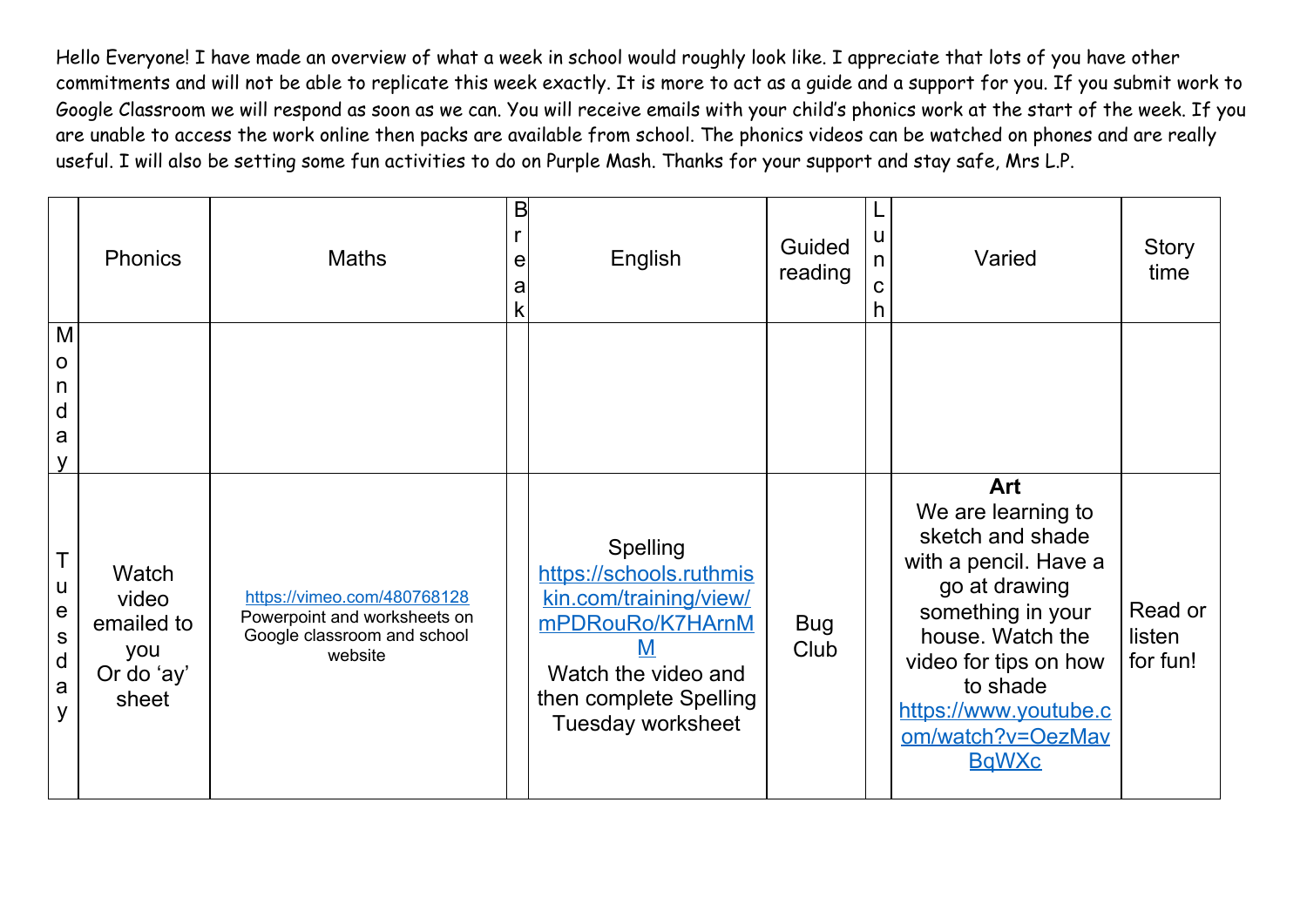| W<br>$\mathsf{e}$<br>d<br>n<br>e<br>${\sf S}$<br>d<br>a<br>y | Watch<br>video<br>emailed to<br>you<br>Or do 'ee'<br>sheet  | https://vimeo.com/480769444<br>Powerpoint and worksheet on<br>Google classroom and school<br>website | <b>Question marks</b><br>https://www.bbc.co.uk/<br>bitesize/topics/z8x6cj6/<br>articles/zcm3qhv<br>Follow the link and<br>have a go at the<br>activity. Then complete<br>the question mark<br>worksheet. | <b>Bug</b><br>Club | <b>PE</b><br>https://www.youtube.c<br>om/watch?v=nRkojdF<br><u>Piil</u><br>Cosmic kids yoga!<br><b>Science</b><br>Body labelling sheet                                                                                                                              | Read or<br>listen<br>for fun! |
|--------------------------------------------------------------|-------------------------------------------------------------|------------------------------------------------------------------------------------------------------|----------------------------------------------------------------------------------------------------------------------------------------------------------------------------------------------------------|--------------------|---------------------------------------------------------------------------------------------------------------------------------------------------------------------------------------------------------------------------------------------------------------------|-------------------------------|
| h<br>u<br>${\mathsf S}$<br>d<br>a<br>y                       | Watch<br>video<br>emailed to<br>you<br>Or do 'igh'<br>sheet | https://vimeo.com/480324356<br>Powerpoint and worksheet on<br>Google classroom and school<br>website | <b>Question marks</b><br>https://www.youtube.c<br>om/watch?v=iZk-WVK<br><b>OHDw</b><br>Watch the video and<br>complete the<br>worksheet                                                                  | <b>Bug</b><br>Club | <b>History</b> – Powerpoint<br>'Great Explorers'<br>$RE$ – List the gifts that<br>you were able to give<br>people over<br>Christmas.<br>Remember a gift<br>doesn't have to cost<br>any money (e.g. a<br>hug, a compliment)<br>Challenge: can you<br>write the list? | Read or<br>listen<br>for fun! |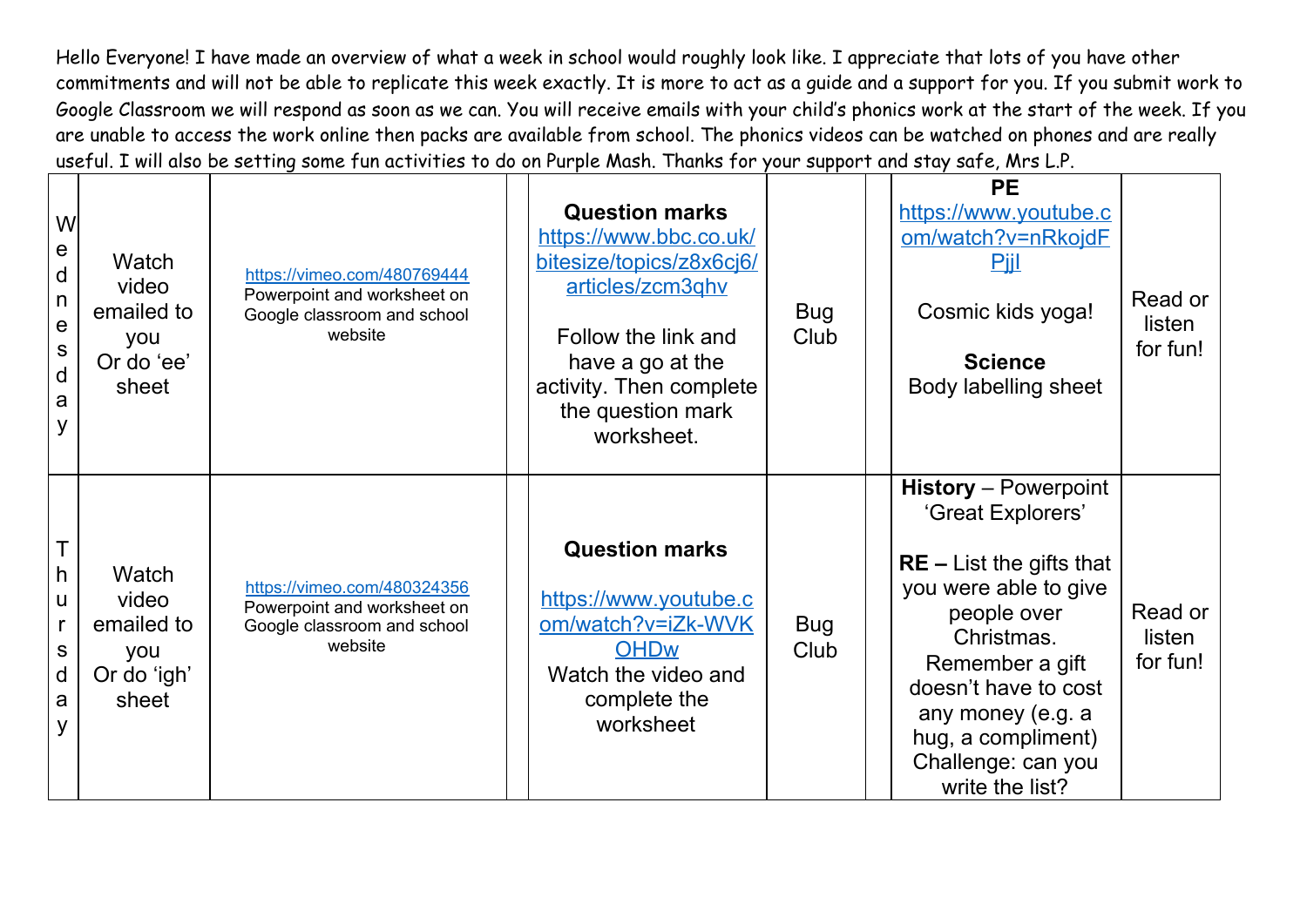|                                  |                                                            |                                                                                                      |                                                       |                    | <b>Computing</b>                                                                                                                                                                        |                               |
|----------------------------------|------------------------------------------------------------|------------------------------------------------------------------------------------------------------|-------------------------------------------------------|--------------------|-----------------------------------------------------------------------------------------------------------------------------------------------------------------------------------------|-------------------------------|
| F<br>ri<br>$\mathsf d$<br>a<br>y | Watch<br>video<br>emailed to<br>you<br>Or do 'ow'<br>sheet | https://vimeo.com/480325729<br>Powerpoint and worksheet on<br>Google classroom and school<br>website | <b>Question marks</b><br>'Is it a question?'<br>sheet | <b>Bug</b><br>Club | See Purple Mash to<br>do 'Computing<br>lesson'<br>Grouping and sorting<br><b>PSHE</b><br><b>PSHE</b> internet safety<br>quiz on see Purple<br>Mash to do<br>(or e-safety)<br>worksheet) | Read or<br>listen<br>for fun! |

Fun videos to watch when your brain needs a break:

<https://www.youtube.com/watch?v=2cg-Uc556-Q>

<https://www.youtube.com/watch?v=8jOzhiACB68>

<https://www.youtube.com/watch?v=Fe9bnYRzFvk>

<https://www.youtube.com/watch?v=mXMofxtDPUQ>

<https://www.youtube.com/watch?v=e0dJWfQHF8Y>

<https://www.youtube.com/watch?v=VxBEmaaSh1c>